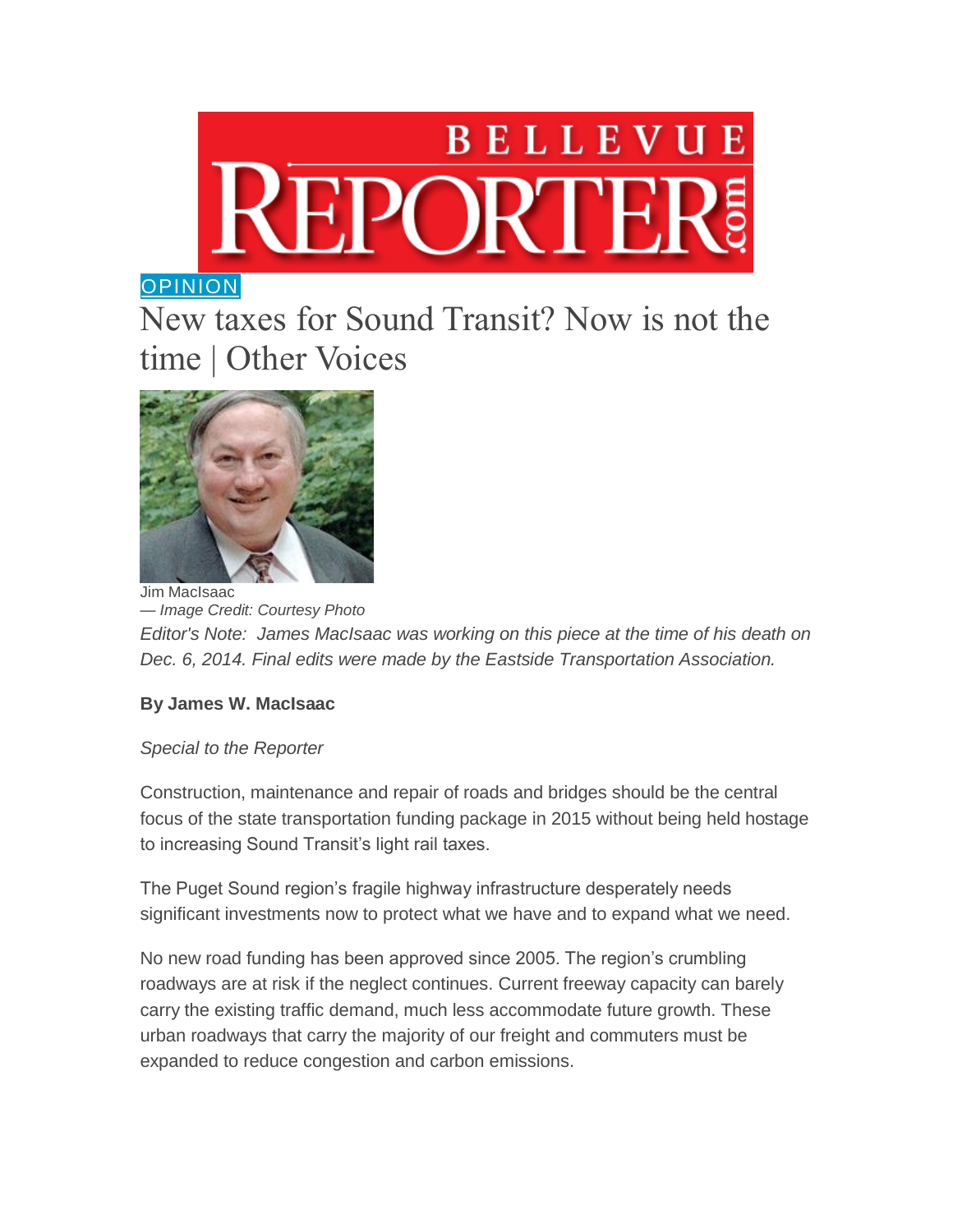Safety and congestion relieving road projects must be the state's and region's top transportation funding priority. Buses and vanpools also would benefit from these road projects, as they carry 90 percent of all regional transit trips on roads.

Despite the degradation of our roads, and frustration of the vast majority of the region's commuters suffering from severe highway congestion, Sound Transit seeks an additional tax authority from the 2015 Legislature to fund its \$15 billion Stage 3 light rail system. Why now?

Sound Transit has not even finished building the light rail portion of Sound Move Stage 1 authorized by voters over 18 years ago. Stage 1 light rail has already cost taxpayers more than double the initial estimate, is years behind schedule and moves just over one-third of the 107,000 riders promised. Worse, ST 2 taxes have been collected since 2008, its construction has just started and it won't be fully operational until at least 2023. This begs the question: "Why does Sound Transit's board want such a massive increase in sales, property and motor vehicle excise taxes now?"

Existing transit taxes are more than enough, since Sound Transit consumes nearly a third of all transportation revenues in our region.

Light rail only carries about 0.23 percent (less than 1/4 of 1 percent) of the Puget Sound's person trips today. Proponents of the light rail system expansion claim "If we build it, they will come!" However, this is not the case.

PSRC data forecasts light rail ridership will be about 10 percent of daily transit trips, which is only 4.3 percent of the total daily person trips, by 2040. Peak period transit trips are forecast to increase to 5.4 percent. Additionally, only one-fifth of light rail riders are new to using transit, while the rest have simply moved from buses to rail.

Sound Transit is asking for \$15 billion to shift rail ridership from 0.23 percent to a paltry 0.54 percent (about 1/2 of 1 percent) of regional trips. Any new transportation taxes should focus on the 99 1/2 percent of the region's trips that will be on the roads.

The road system's major funding sources, gas taxes and weight fees aren't enough to maintain, preserve or build new projects. Time is overdue for funding the state's critical road needs.

The I-405 and I-5 freeways have several costly hours of miserable congestion every weekday, exemplifying immense strains on our aging and seismically vulnerable road system.